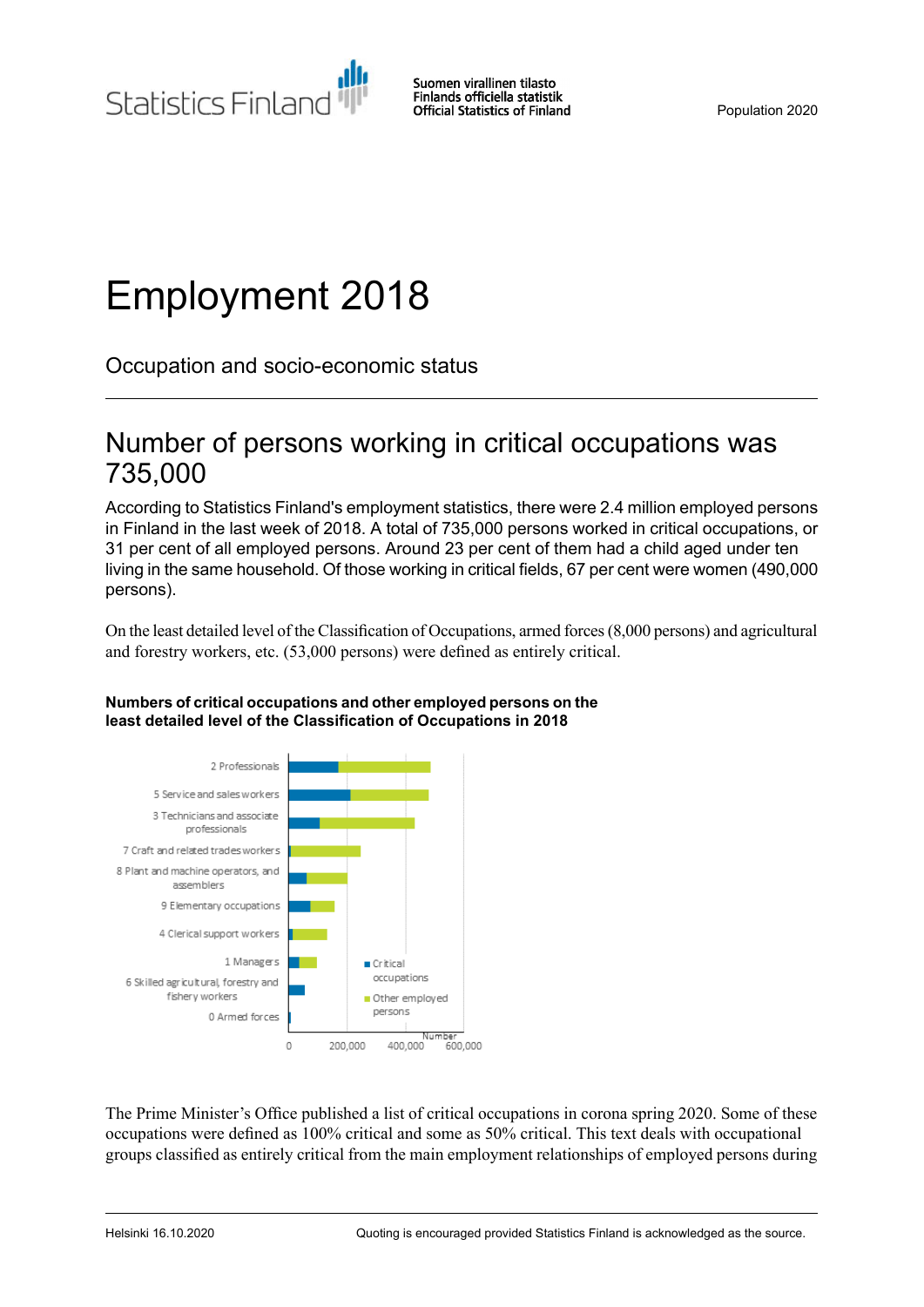the last week of 2018. The occupations examined here are based on a list drawn up by the Ministry of Economic Affairs and Employment.

The number of critical occupations is 100 on the 4-digit level of the Classification of Occupations. In total, there are 420 occupations on the 4-digit level in the Classification of Occupations 2010.

After armed forces and agricultural and forestry workers, etc., most employed personsin critical occupations relative to all employed persons in the occupational group concerned were in the categories elementary occupations (48%), service and sales workers (43%) and managers (38%).

Only two per cent of craft and related trades workers were defined as critical. These were on the 3-digit level of the occupational group 751 Food processing and related trades workers.

In five years, the number of employed persons in critical occupations decreased by 1,000 persons, or by around one per mil. At the same time, the number of all employed persons increased by 72,000 persons, or by three per cent.

### Geographical distribution of critical occupations

Examined by area, the highest numbers of persons working in critical occupations were living in Uusimaa (205,000 persons), Pirkanmaa (66,000) and Southwest Finland (65,000). In relative terms, compared to all employed persons in the region, most representatives of critical occupations were found in Central Ostrobothnia (11,000 persons, 39%), South Ostrobothnia (30,000, 38%) and Kainuu (11,000, 38%).

Only in Uusimaa (26%) the share of persons working in critical occupations of all employed in the region was under 30 per cent.

Relative to the population, the numbers of employed persons in critical occupations were highest in North Ostrobothnia (34%), South Savo (30%) and Southwest Finland (30%). Relative to the population, under 10 per cent of employed persons were working in critical occupationsin Kymenlaakso, North Savo, Kainuu and South Karelia.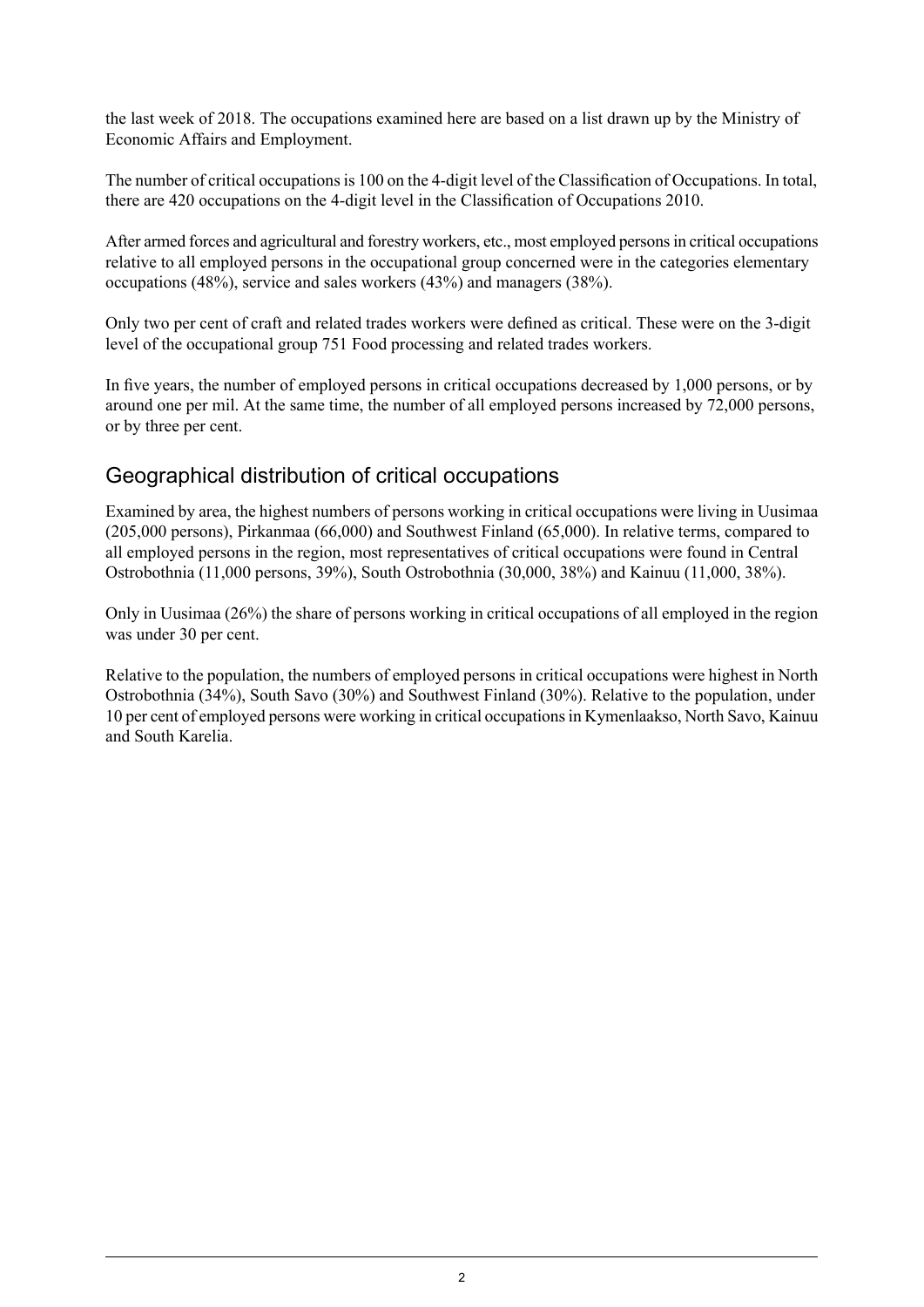**Shares of critical occupations of all employed persons by region of residence in 2018**



### Persons with families in critical occupations

In 2018, there were 170,000 adults in critical occupations with whom at least one child aged under 10 lived in the same dwelling. These parents accounted for 23 per cent of all those working in critical fields. Children aged under 10 have been selected for the examination because one parent may take temporary child care leave if a child of that age falls ill.

For persons with families with children, the shares of those in critical occupations (occupations with over 10 persons) were biggest in 2018 among midwives (970 persons, 40%), air traffic controllers (110, 39%), pharmacists (560, 38%), railway brake, signal and switch operators (750, 37%) and ambulance workers  $(1,200, 35\%)$ .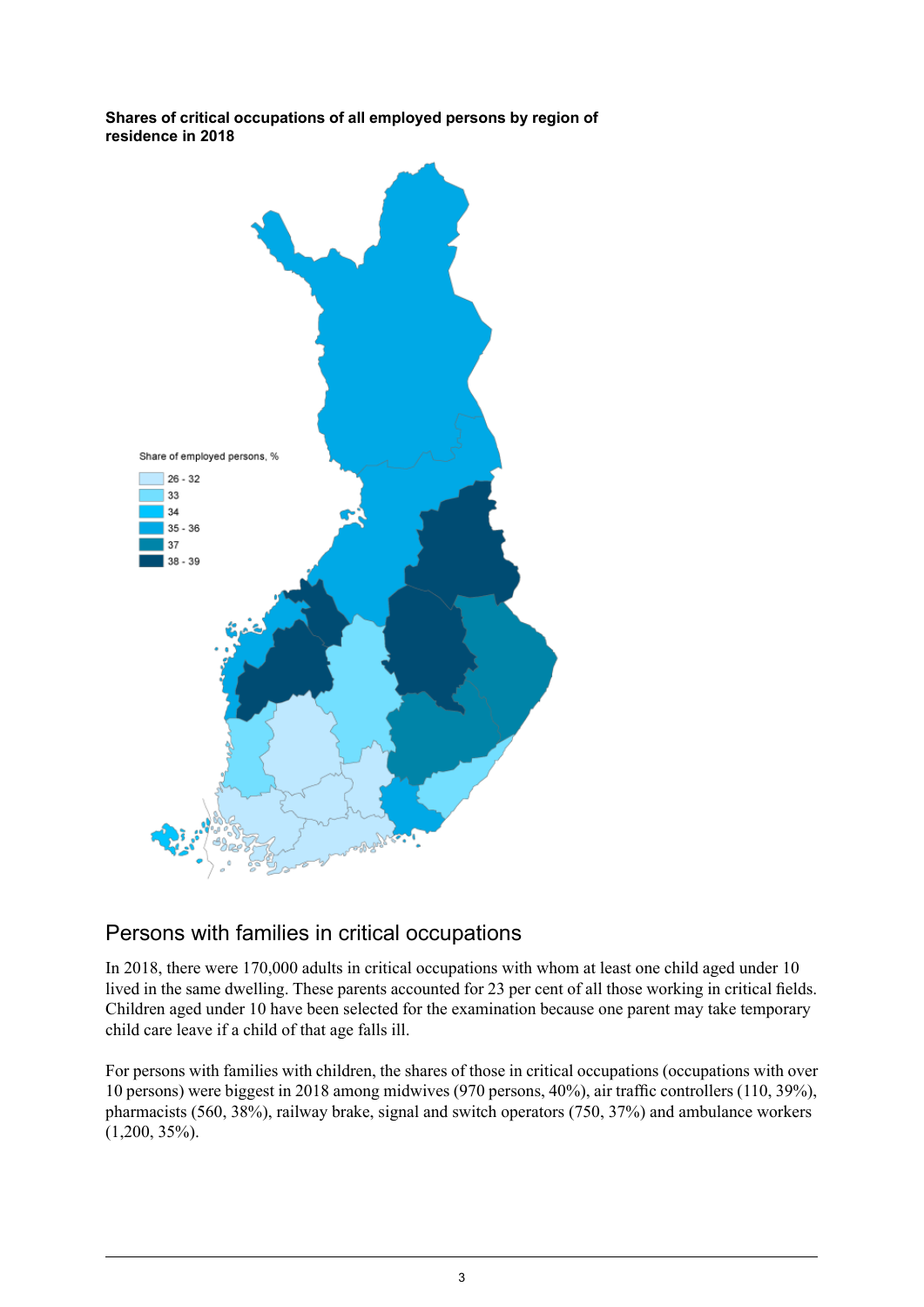#### **Shares of persons with families working in critical occupations by occupational group on 4-digit level in 2018**



For persons with families with children, the shares of those in critical occupations (occupations with over 10 persons) were biggest in 2018 among midwives (970 persons, 40%), air traffic controllers (110, 39%), pharmacists (560, 38%), railway brake, signal and switch operators (750, 37%) and ambulance workers  $(1,200, 35\%)$ .

In 2018, the number of mothers of children aged under 10 working in critical fields totalled 118,000, which was 16 per cent of all persons working in critical fields. The most common occupational groups for mothers were nurses (20,000, 30% of all women in the occupational group), health care assistants (16,000, 23%) and child care workers (10,000, 25%). Mothers' ten most common critical occupations employed 85,000 persons, which represented 72 per cent of all mothers working in critical occupations.

Correspondingly, fathers of children aged under 10 working in critical fields numbered 54,000 in 2018, which was seven per cent of all persons working in critical fields. The most common occupational groups for fathers were heavy truck and lorry drivers (8,000, 20% of all men in the occupational group), livestock and dairy producers (2,700, 21%) and secondary education teachers (2,500, 30%). Altogether 25,000 persons are employed in fathers' ten most common critical occupations, which was 10 per cent of all fathers working in critical occupations.

In Statistics Finland's employment statistics for 2018, the occupations of wage and salary earners and entrepreneurs aged 18 to 74 according to their main employment relationship in the last week of the year have been classified into occupational groups according to the Classification of Occupations 2010.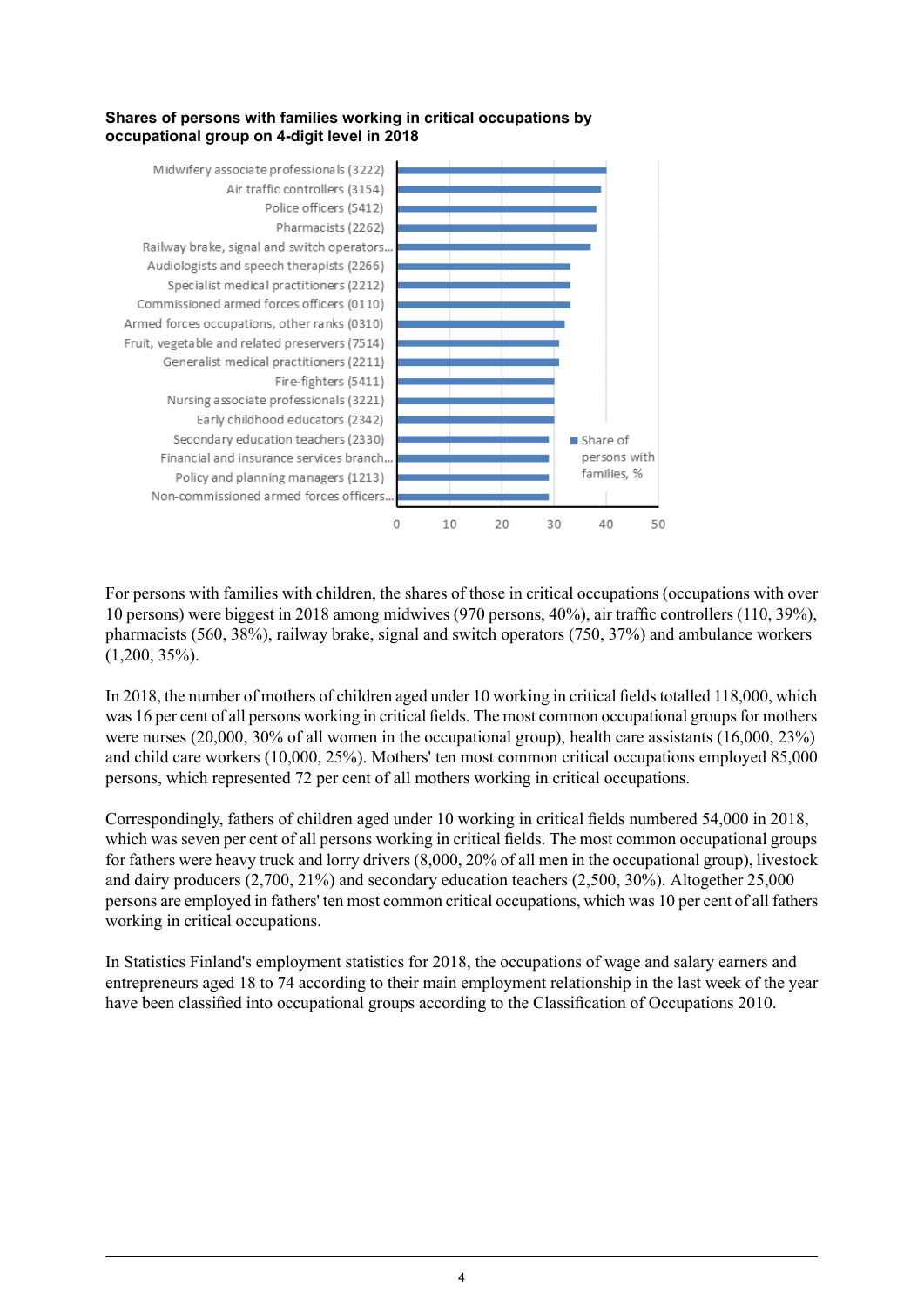# **Contents**

| 1. Ten most common occupational groups of employed persons and employed women and men in 2018 compared |  |
|--------------------------------------------------------------------------------------------------------|--|
|                                                                                                        |  |
|                                                                                                        |  |

### Tables

| <b>Appendix tables</b>                                                                                        |  |
|---------------------------------------------------------------------------------------------------------------|--|
| Appendix table 1. Critical occupations on AML2010 2-digit level examined by sex and persons with families (at |  |
|                                                                                                               |  |

Appendix table 2. Critical occupations by region of residence in [2018....................................................................12](#page-11-1)

### Figures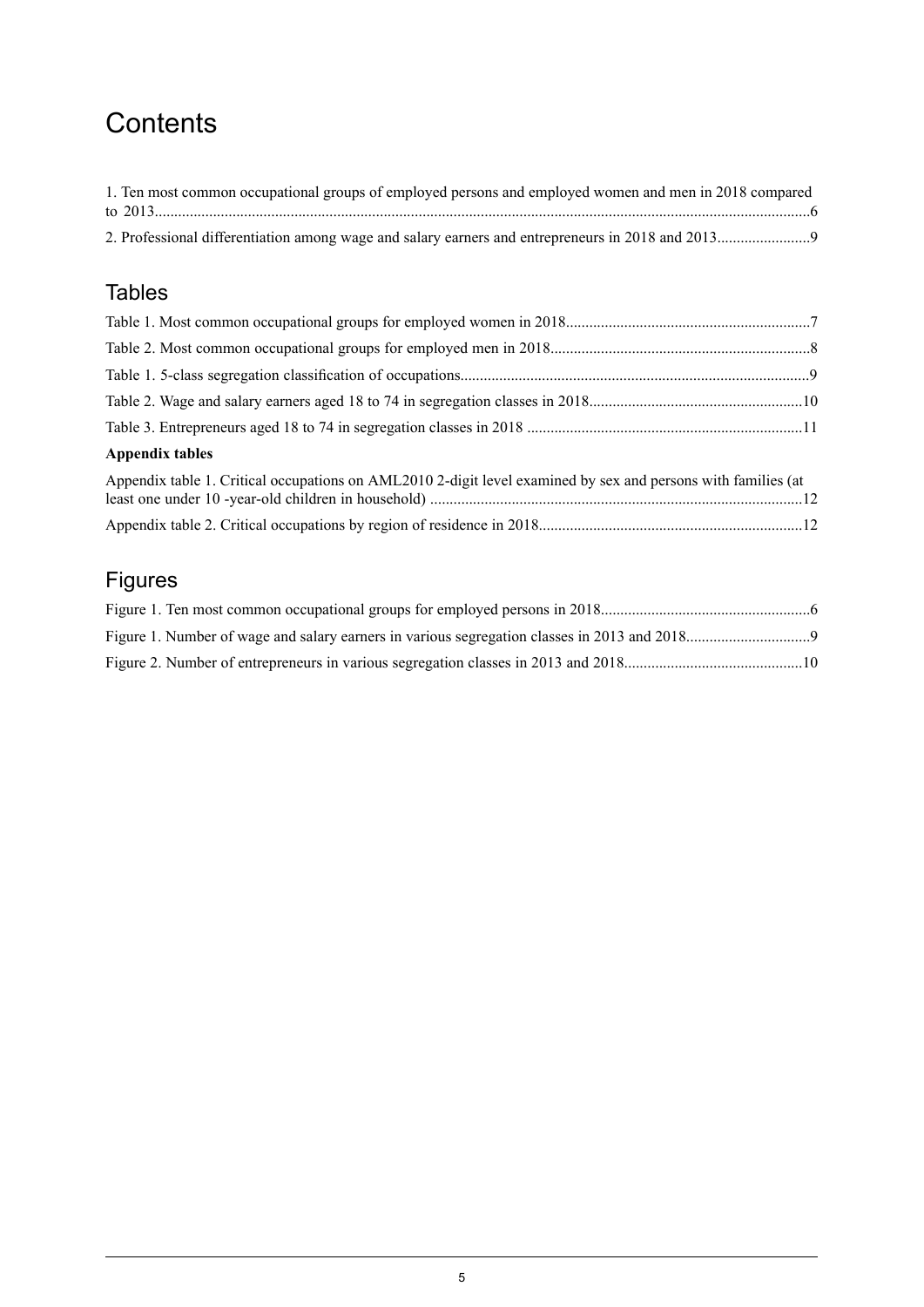### <span id="page-5-0"></span>1. Ten most common occupational groups of employed persons and employed women and men in 2018 compared to 2013

According to the data of Statistics Finland's employment statistics, the most common occupations at the end of 2018 were shop sales assistants(104,000), health care assistants(75,500) and nurses(71,500). Over the past five years, two occupational groups, transport and storage labourers, as well as general secretaries have dropped from the list of the ten most common occupational groups. House builders and social work associate professionals have risen to the ten most common groups.



#### <span id="page-5-1"></span>**Figure 1. Ten most common occupational groups for employed persons in 2018**

The most common occupational groups were examined on the 4-digit level of the Classification of Occupations 2010.<sup>1)</sup>

In 2018, a total of 38,000 persons worked as transport and storage labourers and the occupational group held position 11, while five years ago, its position was still 10. Previously, 36,300 persons had worked as transport and storage labourers. Around 7,100 persons working as transport and storage labourers in 2013 were no longer employed or did not belong to the population in 2018.

In 2018, a total of 32,900 persons worked as general secretaries, and the occupational group held position 13. Five years earlier, generalsecretaries were in position 9. At the time, 40,500 persons worked as general secretaries. Around 9,300 of those working as general secretaries in 2013 were no longer employed or did not belong to the population in 2018.

In 2018, women worked most commonly as shop sales assistants (68,100), health care assistants (67,500) and nurses(65,900). Men's most common occupational groups were heavy truck and lorry drivers(40,100), house builders (38,000) and shop sales assistants (36,000).

Shop sales assistants were still the only occupational group among the ten most common occupational groups for both women and men in 2018. The situation has remained unchanged throughout the examined period 2013 to 2018. Around 65 per cent of shop sales assistants were women and about 35 per cent men. Compared to 2013, the shares had come closer to each other by around three percentage points (68 per cent of shop sales assistants were women and 32 per cent men in 2013).

#### **1.1 Over the past five years, accounting associate professionals fell from the ten most common occupational groups of women and were replaced by primary school teachers in 2018**

<sup>1)</sup> Numbers of cThe data on occupations remained unknown for 3.8 per cent of all employed persons, for some 3.6 per cent of all employed women and for 4.0 per cent of employed men in 2018.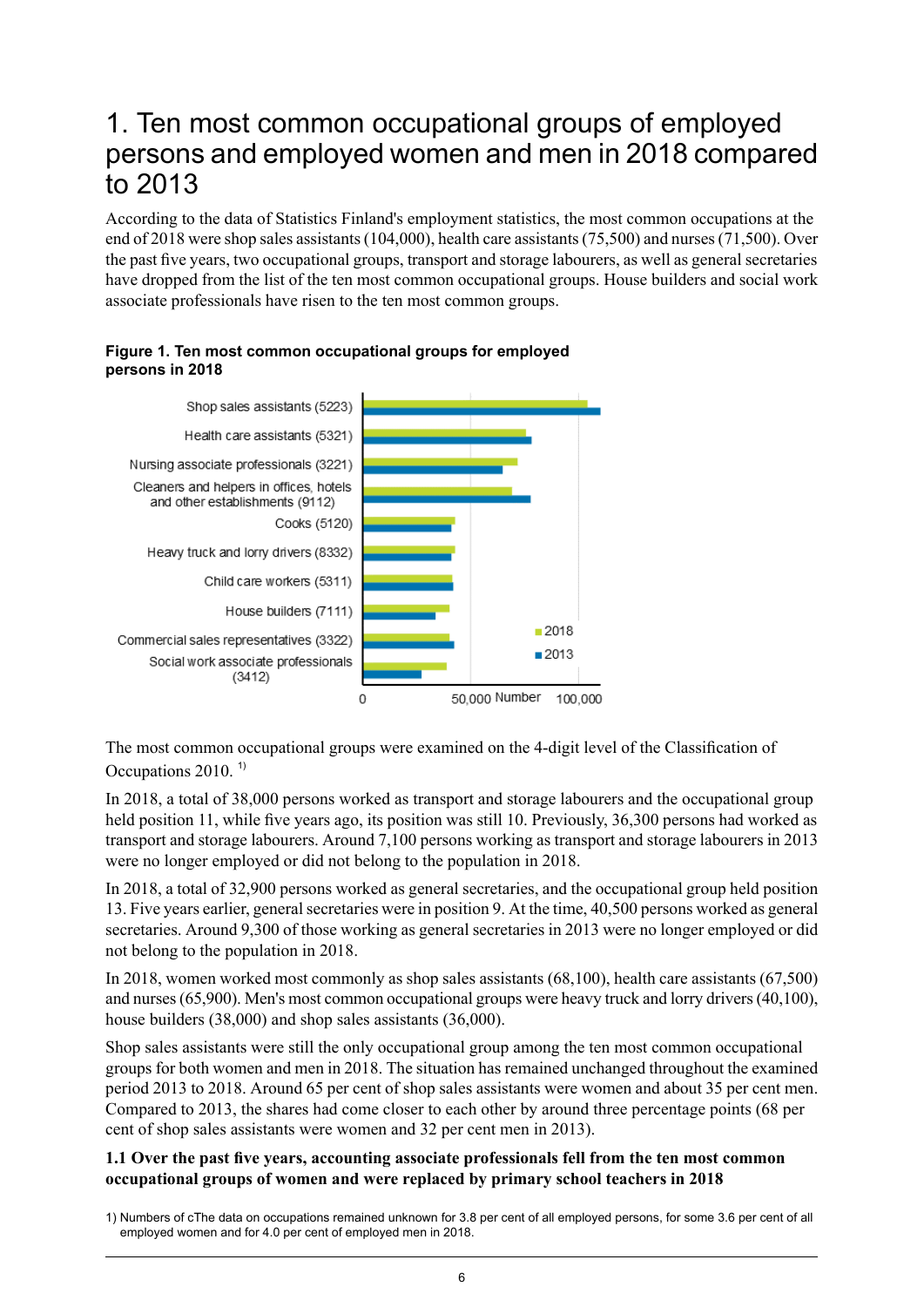Compared to 2013, among employed women'sten most common occupational groups, accounting associate professionals dropped to position 12 and were replaced by primary school teachers, rising to position 10 in 2018.

| Occupational group (AML2010 4-digit level) Employed persons Women          |         |                     | Of all<br>employed<br>women, % | Share of<br>women, % | Share of men,<br>$\%$ |
|----------------------------------------------------------------------------|---------|---------------------|--------------------------------|----------------------|-----------------------|
| 5223 Shop sales assistants                                                 | 104,034 | 68,102              | 5.8                            | 65.5                 | 34.5                  |
| 5321 Health care assistants                                                | 75,513  | 67,475              | 5.7                            | 89.4                 | 10.6                  |
| 3221 Nursing associate professionals                                       | 71,514  | 65,868              | 5.6                            | 92.1                 | 7.9                   |
| 9112 Cleaners and helpers in offices,<br>hotels and other establishments   | 69,116  | 56,969              | 4.8                            | 82.4                 | 17.6                  |
| 5311 Child care workers                                                    | 41,298  | 39,539              | 3.3                            | 95.7                 | 4.3                   |
| 5322 Home-based personal care workers                                      | 36,915  | 32,909              | 2.8                            | 89.1                 | 10.9                  |
| 3412 Social work associate professionals                                   | 38,872  | 30,569              | 2.6                            | 78.6                 | 21.4                  |
| 4120 Secretaries (general)                                                 | 32,945  | 28,683              | 2.4                            | 87.1                 | 12.9                  |
| 5120 Cooks                                                                 | 42,792  | 28,339              | 2.4                            | 66.2                 | 33.8                  |
| 2341 Primary school teachers                                               | 27,046  | 21,115              | 1.8                            | 78.1                 | 21.9                  |
| Employed persons among the ten most<br>common occupational groups of women | 540,045 | 439,568             | 37.2                           | 81.4                 | 18.6                  |
| Employed persons, total                                                    |         | 2,373,668 1,182,292 | 100.0                          | 49.8                 | 50.2                  |

#### <span id="page-6-0"></span>**Table 1. Most common occupational groups for employed women in 2018**

In 2018, a total of 17,800 women worked as accounting associate professionals and the occupation group held position 12, while five years ago, its position was 10. In 2018, the number of women working as accounting associate professionals was 3,400 lower than in 2013 (21,200 persons in 2013). Around 4,300 of the women working as accounting associate professionals in 2013 were not employed or did no longer belong to the population in 2018.

In 2018, altogether 3,600 men worked as accounting associate professionals, which was 200 fewer than in 2013. The occupational group was the 87th most common for men in 2018.

The occupational group of primary school teachers rose to the ten most common occupational groups for women and replaced accounting associate professionals, in position 10. A total of 21,100 women worked as primary school teachers in 2018, which is 1,000 women more than in 2013.

Around 6,000 men worked as primary school teachers in 2018 (nearly 100 fewer than in 2013) and the occupational group was the 50th most common for men.

#### **1.2 During the past five years, carpenters and joiners dropped from men's ten most common occupational groups and were replaced by software developers**

Compared with 2013, software developers emerged in the ten most common occupational groups of employed men in 2018, standing at seven (previously in position 17). Carpenters and joiners dropped from the list, from position 9 to 12.

A total of 23,400 men worked as software developers in 2018. The number of men as software developers grew around 1.6-fold from 2013. In 2013, there were 13,800 men working assoftware developers. Around 1,000 more women worked as software developers in 2018 than in 2013, altogether 5,100 and it was the 43rd most common occupational group for women (previously in position 57).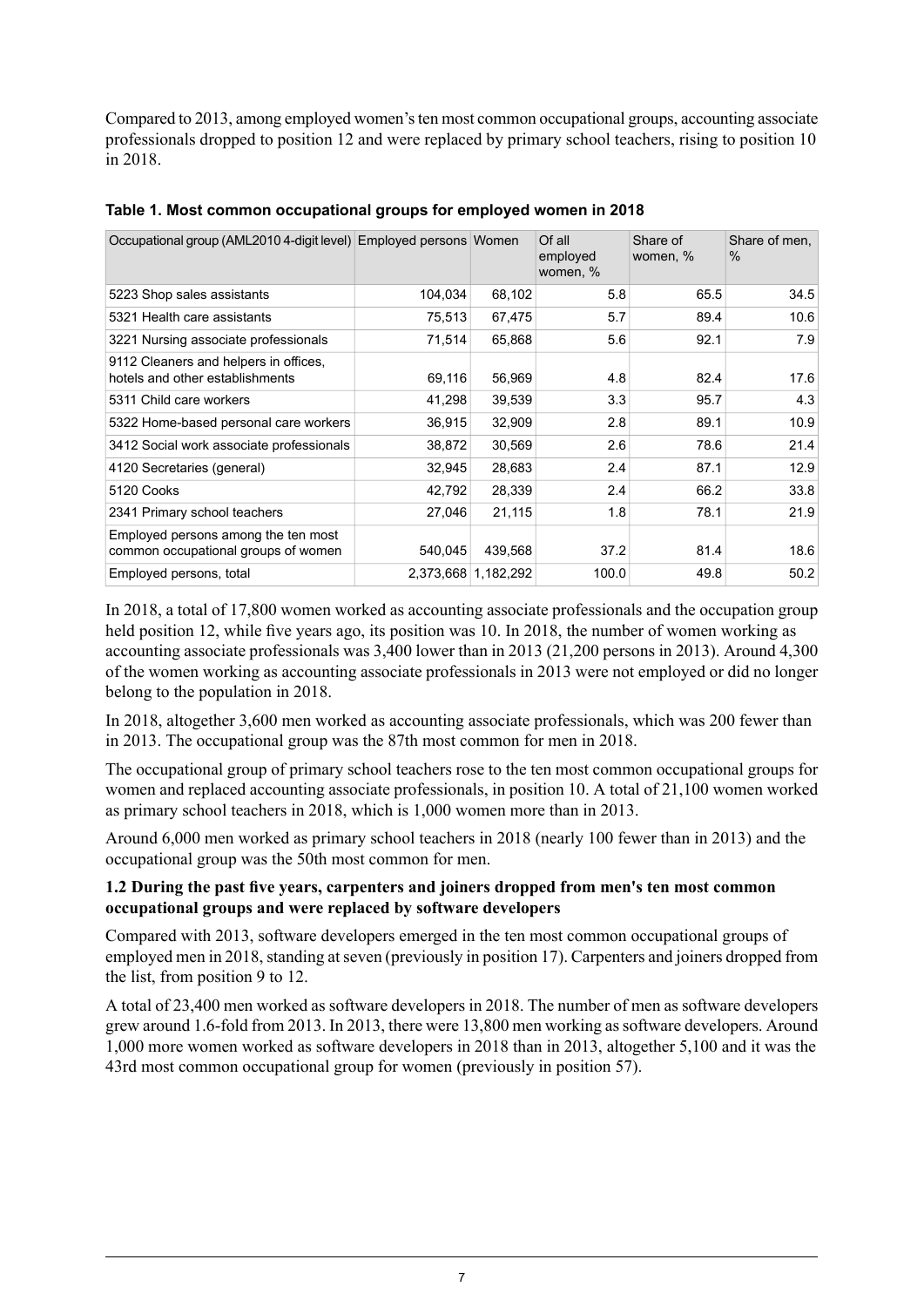| Occupational group (AML2010 4-digit level) Employed persons Men          |         |                     | Of all<br>employed<br>men, % | Share of men.<br>$\%$ | Share of<br>women, % |
|--------------------------------------------------------------------------|---------|---------------------|------------------------------|-----------------------|----------------------|
| 8332 Heavy truck and lorry drivers                                       | 42,645  | 40,140              | 3.4                          | 94.1                  | 5.9                  |
| 7111 House builders                                                      | 40,232  | 37,994              | 3.2                          | 94.4                  | 5.6                  |
| 5223 Shop sales assistants                                               | 104,034 | 35,932              | 3.0                          | 34.5                  | 65.5                 |
| 9333 Freight handlers                                                    | 37,986  | 30,692              | 2.6                          | 80.8                  | 19.2                 |
| 3322 Commercial sales representatives                                    | 40,072  | 25,383              | 2.1                          | 63.3                  | 36.7                 |
| 7231 Motor vehicle mechanics and<br>repairers                            | 24,507  | 23,448              | 2.0                          | 95.7                  | 4.3                  |
| 2512 Software developers                                                 | 27,629  | 22,508              | 1.9                          | 81.5                  | 18.5                 |
| 5153 Building caretakers                                                 | 25,650  | 21,895              | 1.8                          | 85.4                  | 14.6                 |
| 7233 Agricultural and industrial machinery<br>mechanics and repairers    | 19,288  | 18,773              | 1.6                          | 97.3                  | 2.7                  |
| 3115 Mechanical engineering technicians                                  | 17,464  | 16,061              | 1.3                          | 92.0                  | 8.0                  |
| Employed persons among the ten most<br>common occupational groups of men | 379,507 | 272,826             | 22.9                         | 71.9                  | 28.1                 |
| Employed persons, total                                                  |         | 2,373,668 1,191,376 | 100.0                        | 50.2                  | 49.8                 |

#### <span id="page-7-0"></span>**Table 2. Most common occupational groups for employed men in 2018**

In 2018, the number of men working as carpenters and joiners was 15,800, which was 200 lower than in 2013. Around 3,800 of men working as carpenters and joiners in 2013 were no longer employed in 2018 or did not belong to the population.

In 2018, altogether about 500 women worked as carpenters and joiners, which was good 100 more than in 2013. The occupational group was the 230th most common for women in 2018.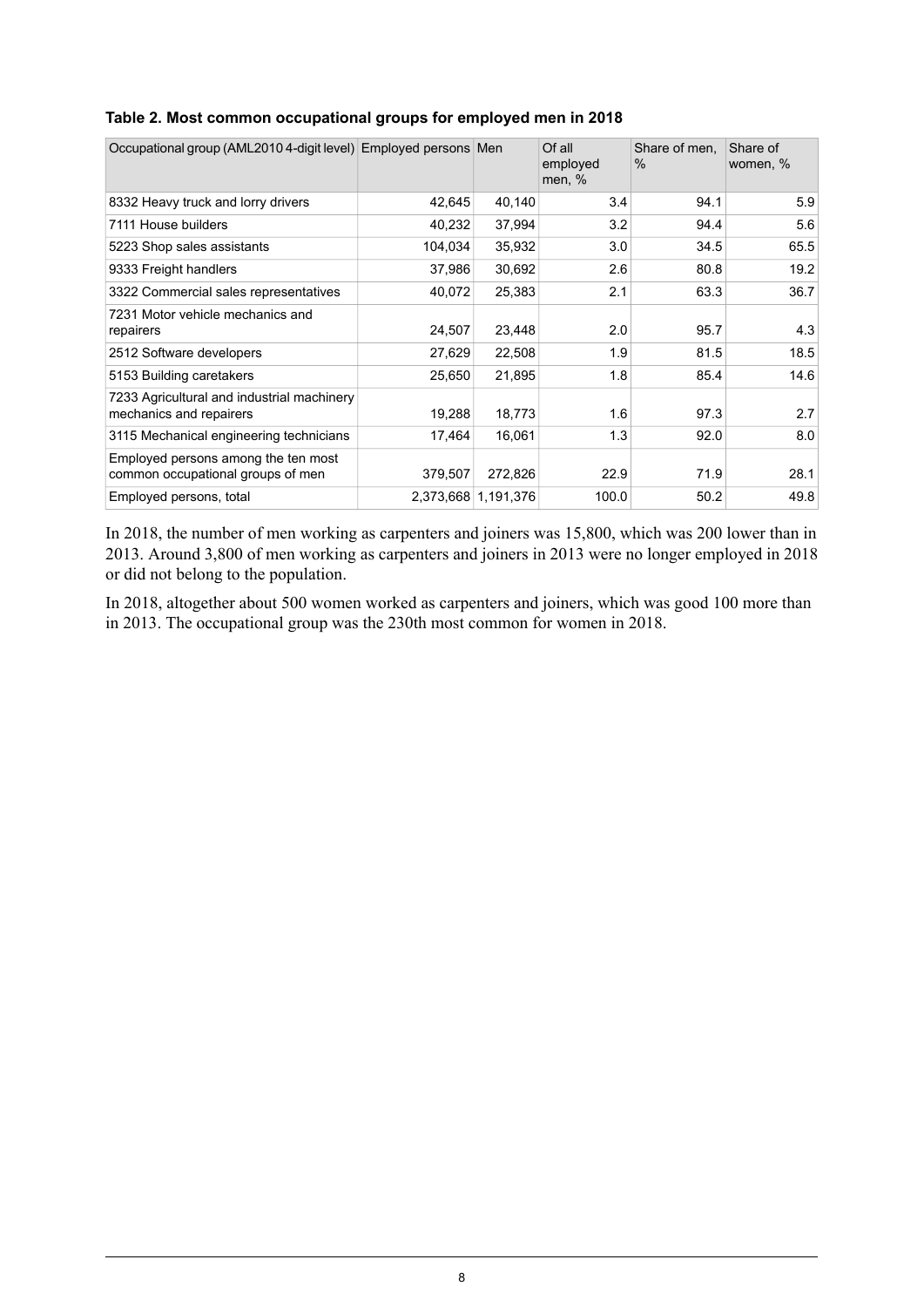## <span id="page-8-0"></span>2. Professional differentiation among wage and salary earners and entrepreneurs in 2018 and 2013

The shares of entrepreneurs and wage and salary earners working in equal occupations did not change much in five years. The shares of wage and salary earners or entrepreneurs with occupational data working in equal occupational groups were for both around half a percentage point lower in 2018 than in 2013.



<span id="page-8-2"></span>

<span id="page-8-1"></span>Professional differentiation by sex, segregation, is based on the classification of occupational groups by gender proportions. The strength of the segregation is determined based on how many persons work in equal occupational groups.

| Segregation class           | The occupational groups in which     |
|-----------------------------|--------------------------------------|
| Female occupation           | women $> 90\%$                       |
| Female-dominated occupation | 60 % < share of women $\leq$ 90 %    |
| Equal occupation            | 40 % <= share of women / men <= 60 % |
| Male-dominated occupation   | 60 % < share of men <= 90 %          |
| Male occupation             | men $> 90\%$                         |

|  |  | Table 1. 5-class segregation classification of occupations |  |
|--|--|------------------------------------------------------------|--|
|  |  |                                                            |  |

Occupational segregation among wage and salary earners and entrepreneurs is examined in the following sections based on the 5-digit level of the Classification of Occupations 2010.

#### **2.1 Number of wage and salary earners working in equal occupations fell by 4,000 in five years**

In all, 9.2 per cent of all wage and salary earners were in 2018 in so-called equal occupational groups, where the share of different sexes among those included in the occupational group is 40 to 60 per cent. The share of wage and salary earners working in equal occupations among all wage and salary earners was 0.45 percentage points lower in 2018 than in 2013.

For wage and salary earners, the following occupational groups had been removed from equal occupations in the past five years: other transport clerks (6,640), insurance representatives (3,990), and musicians, singers and composers(4,490). In all, 4,070 fewer worked in equal occupational groups of wage and salary earners in 2018.

Altogether 23,100 wage and salary earners worked in occupations that had become even by their gender distribution during this period. The biggest occupational groups turned into equal occupational groups over the past five years were mail carriers (9,400 persons), building construction architects (3,310 persons) and sports coaches, instructors and officials (2,450 persons).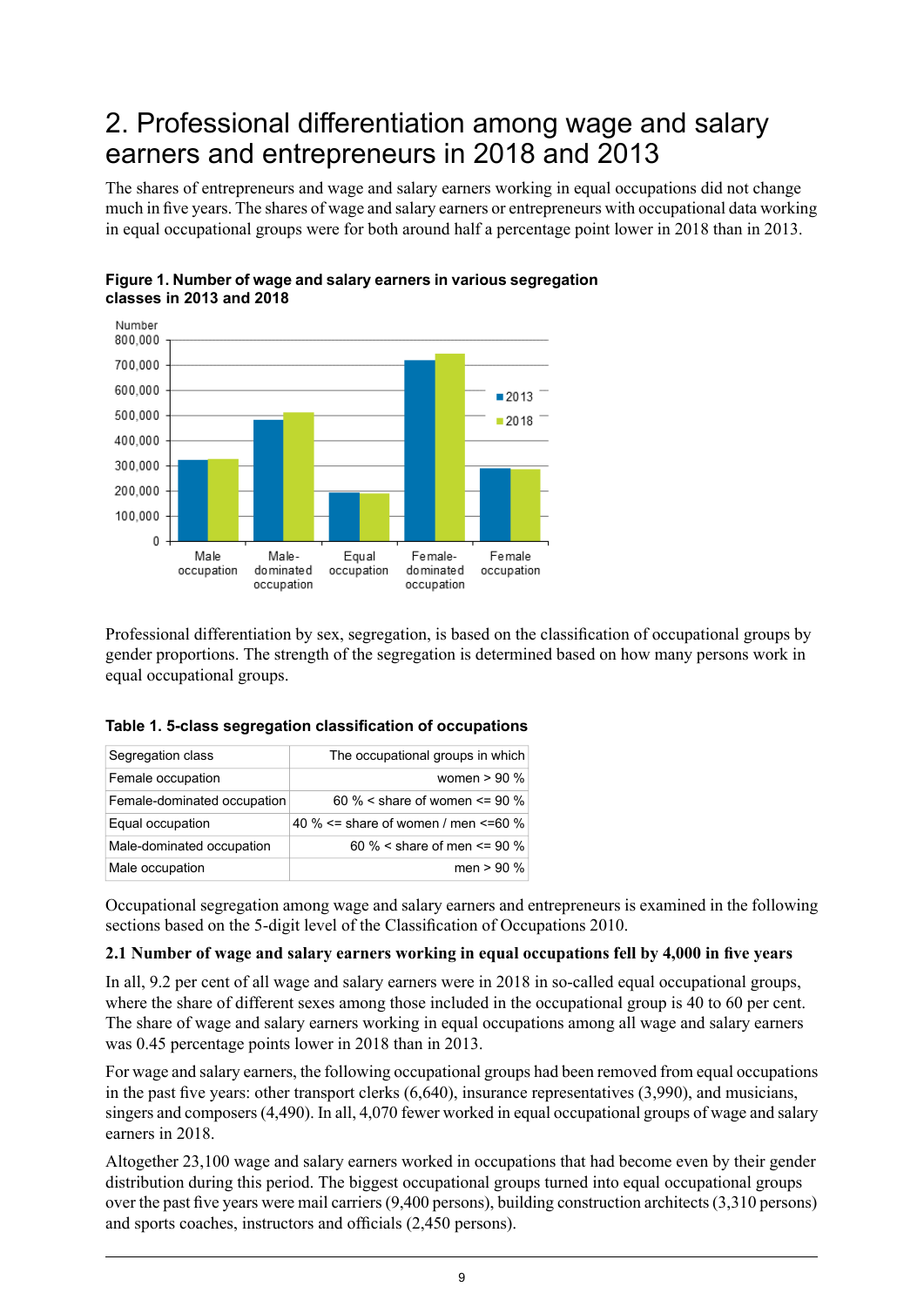For wage and salary earners, the most evenly divided occupational groups in 2018 were chemical and physical science technicians (240 persons in total of whom 49.6 per cent women and 50.4 per cent men), advertising and public relations managers (1,050 persons of whom 49.5 per cent women and 50.5 per cent men), and head teachers (universities of applied sciences) (700 persons of whom 50.1 per cent women and 49.9 per cent men).

In 2018, wage and salary earners' most common equal occupational groups were advertising and marketing professionals (15,300 persons), food and related products machine operators (15,300 persons) and vocational education teachers (12,700 persons).

| Segregation class               | Wage and salary<br>earners | Share of wage<br>and salary<br>earners, % | Women           | Share of<br>women, % | Men       | Share of men,<br>$\%$ |
|---------------------------------|----------------------------|-------------------------------------------|-----------------|----------------------|-----------|-----------------------|
| Female occupations              | 289,275                    | 14.0                                      | 270,821         | 25.3                 | 18.454    | 1.8                   |
| Female-dominated<br>occupations | 747,820                    | 36.1                                      | 565,663         | 52.8                 | 182,157   | 18.2                  |
| Equal occupations               | 190,989                    | 9.2                                       | 97.486          | 9.1                  | 93,503    | 9.3                   |
| Male-dominated<br>occupations   | 514,485                    | 24.8                                      | 120,394         | 11.2                 | 394,091   | 39.4                  |
| Male occupations                | 328,739                    | 15.9                                      | 16,558          | 1.5                  | 312,181   | 31.2                  |
| Total                           | 2,071,308                  |                                           | 100.0 1,070,922 | 100.0                | 1,000,386 | 100.0                 |

<span id="page-9-0"></span>

|  | Table 2. Wage and salary earners aged 18 to 74 in segregation classes in 2018 $^{\rm 1)}$ |  |
|--|-------------------------------------------------------------------------------------------|--|
|  |                                                                                           |  |
|  |                                                                                           |  |

1) Segregation classes are based on 5-digit level occupation groups of the Classification of Occupations 2010. Shares in table are shares of those wage and salary earners who had occupational groups. Wage and salary earners were 2,135,347 total, from which share of women was 51.6 per cent and share of men was 48.4 per cent. The data on occupations remained unknown for some 3 per cent of all wage and salary earners, for some 2.8 per cent of all female wage and salary earners and for 3.2 per cent of male wage and salary earners in 2018.

#### **2.2 Number of entrepreneurs working in equal occupations fell by 2,000 in five years**

In 2018, a total of 13.7 per cent of all entrepreneurs were in equal occupations, where the share of different sexes among those included in the occupational groups is 40 to 60 per cent. The share of entrepreneurs working in equal occupations among all entrepreneurs was 0.43 percentage points lower in 2018 than in 2013.

<span id="page-9-1"></span>The examination disregards the fact that women's share of all entrepreneurs was only 34 per cent.



#### **Figure 2. Number of entrepreneurs in various segregation classes in 2013 and 2018**

For entrepreneurs, occupational groups that have become equal occupations in five years were such as contact centre salespersons (1,100), other teaching professionals (980) and stall and market salespersons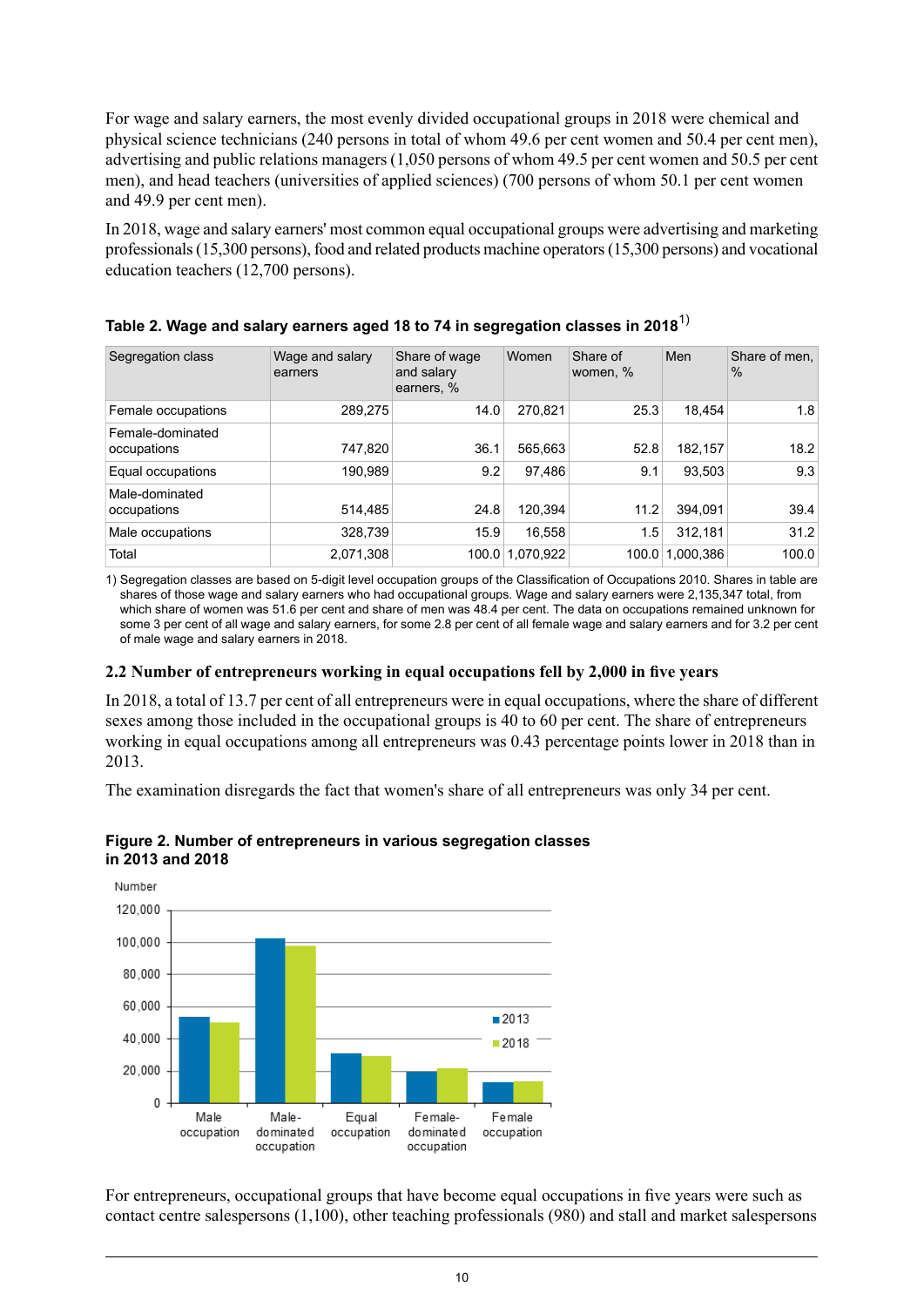(460). Among the removed equal occupational groups, the largest were massage therapists and practical rehabilitation nurses (2,710 persons), estate agents (1,220), and bakers, pastry-cooks and confectionery makers (370). In all, 1,940 fewer persons worked in equal occupational groups of entrepreneurs in 2018.

For entrepreneurs, the most evenly divided occupational groups were laundry machine operators (around 160 persons in total of whom 49.7 per cent women and 50.3 per cent men), journalists (90 persons in total of whom 49.4 per cent women and 50.6 per cent men), domestic housekeepers (490 persons in total of whom 49.1 per cent women and 50.9 per cent men), and other therapists (200 persons in total of whom 51.0 per cent women and 49.0 per cent men).

In 2018, the most common equal occupational groups of entrepreneurs were shop keepers (small entrepreneurs) (8,590 persons), restaurant services supervisors and shift managers (4,390 persons) and fitness and recreation instructors and programme leaders (2,550 persons).

| Segregation class            | Entrepreneurs Share of | entrepreneurs, % |        | Women Share of women, Men<br>$\frac{0}{0}$ |               | Share of men, % |
|------------------------------|------------------------|------------------|--------|--------------------------------------------|---------------|-----------------|
| Female occupations           | 13.383                 | 6.3              | 12,562 | 18.2                                       | 821           | 0.6             |
| Female-dominated occupations | 21,870                 | 10.3             | 15.308 | 22.2                                       | 6.562         | 4.6             |
| Equal occupations            | 29,027                 | 13.7             | 13.723 | 19.9                                       | 15.304        | 10.7            |
| Male-dominated occupations   | 98,028                 | 46.1             | 24.493 | 35.5                                       | 73.535        | 51.2            |
| Male occupations             | 50.311                 | 23.7             | 2.933  | 4.2                                        | 47.378        | 33.0            |
| Total                        | 212.619                | 100.0            | 69.019 |                                            | 100.0 143.600 | 100.0           |

#### <span id="page-10-0"></span>**Table 3. Entrepreneurs aged 18 to 74 in segregation classes in 2018** 1)

1) Segregation classes are based on 5-digit level occupation groups of the Classification of Occupations 2010. Shares in table are shares of those entrepreneurs who had occupational groups. Entrepreneurs were 238,321 total, from which share of women was 33.9 per cent and share of men was 66.1 per cent. The data on occupations remained unknown for some 10.8 per cent of all entrepreneurs, for some 14.6 per cent of all female entrepreneurs and for 8.9 per cent of male entrepreneurs in 2018.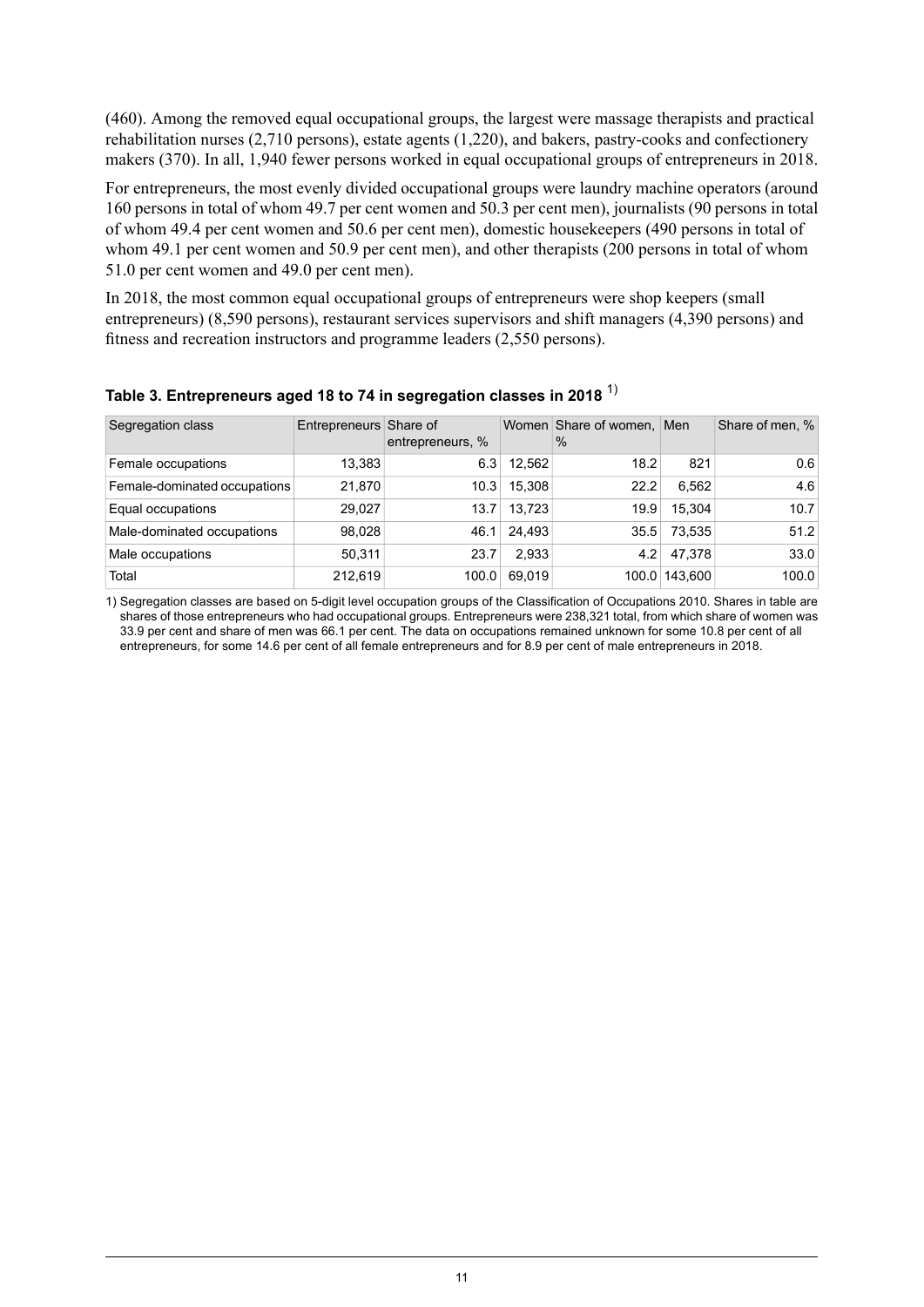# Appendix tables

#### <span id="page-11-0"></span>**Appendix table 1. Critical occupations on AML2010 2-digit level examined by sex and persons with families (at least one under 10 -year-old children in household)**

| Occupational group                                                                         | Employed<br>persons | Women                  | Men           | Employed<br>persons in<br>critical<br>occupations | Share of<br>critical<br>employees,<br>% | Mothers in<br>critical<br>occupations occupations | Fathers in<br>critical |
|--------------------------------------------------------------------------------------------|---------------------|------------------------|---------------|---------------------------------------------------|-----------------------------------------|---------------------------------------------------|------------------------|
| 01 Commissioned armed forces<br>officers                                                   | 4,734               | 120                    | 4.614         | 4,734                                             | 100                                     | 48                                                | 1,501                  |
| 02 Non-commissioned armed forces<br>officers                                               | 3,167               | 202                    | 2,965         | 3,167                                             | 100                                     | 44                                                | 873                    |
| 03 Armed forces occupations, other<br>ranks                                                | 114                 | 29                     | 85            | 114                                               | 100                                     | 8                                                 | 28                     |
| 11 Chief executives, senior officials<br>and legislators                                   | 7,570               | 2,411                  | 5,159         | 1,883                                             | 25                                      | 136                                               | 170                    |
| 12 Administrative and commercial<br>managers                                               | 23,506              |                        | 7,942 15,564  | 1,954                                             | 8                                       | 126                                               | 445                    |
| 13 Production and specialised<br>services managers                                         | 49,440              |                        | 13,232 36,208 | 22,720                                            | 46                                      | 1,827                                             | 3,268                  |
| 14 Hospitality, retail and other<br>services managers                                      | 15,307              |                        | 4,703 10,604  | 8,987                                             | 59                                      | 492                                               | 1,713                  |
| 22 Health professionals                                                                    | 37,899              | 26,769 11,130          |               | 36,047                                            | 95                                      | 7,026                                             | 3,222                  |
| 23 Teaching professionals                                                                  | 130,668             | 96,192 34,476          |               | 130,668                                           | 100                                     | 26,497                                            | 8,455                  |
| 26 Legal, social and cultural<br>professionals                                             | 62,480              | 41,697 20,783          |               | 1,557                                             | 2                                       | 289                                               | 133                    |
| 31 Science and engineering<br>associate professionals                                      | 79,773              | 17,086 62,687          |               | 301                                               | 0                                       | 19                                                | 98                     |
| 32 Health associate professionals                                                          | 110,046             | 97,394 12,652          |               | 91,371                                            | 83                                      | 24,607                                            | 2,786                  |
| 33 Business and administration<br>associate professionals                                  | 149,368             | 88,699 60,669          |               | 14,457                                            | 10                                      | 2,116                                             | 1,239                  |
| 44 Other clerical support workers                                                          | 21,922              |                        | 11,877 10,045 | 12,666                                            | 58                                      | 711                                               | 963                    |
| 51 Personal service workers                                                                | 114,433             | 68,181 46,252          |               | 6,249                                             | 5                                       | 703                                               | 482                    |
| 53 Personal care workers                                                                   |                     | 181,507 163,997 17,510 |               | 181,507                                           | 100                                     | 37,977                                            | 3,351                  |
| 54 Protective services workers                                                             | 23,114              |                        | 4,781 18,333  | 23,114                                            | 100                                     | 897                                               | 4,441                  |
| 61 Market-oriented skilled<br>agricultural workers                                         | 47,665              |                        | 16,383 31,282 | 47,665                                            | 100                                     | 3,598                                             | 5,891                  |
| 62 Market-oriented skilled forestry,<br>fishery and hunting workers                        | 5,868               | 850                    | 5,018         | 5,868                                             | 100                                     | 164                                               | 778                    |
| 75 Food processing, wood working,<br>garment and other craft and related<br>trades workers | 19,945              |                        | 7,559 12,386  | 6,121                                             | 31                                      | 706                                               | 707                    |
| 83 Drivers and mobile plant<br>operators                                                   | 101,296             |                        | 7,619 93,677  | 60,891                                            | 60                                      | 867                                               | 11,287                 |
| 91 Cleaners and helpers                                                                    | 70,785              | 58,184 12,601          |               | 70,390                                            | 99                                      | 8,745                                             | 1,724                  |
| 92 Agricultural, forestry and fishery<br>labourers                                         | 1,546               | 671                    | 875           | 1,546                                             | 100                                     | 34                                                | 41                     |
| 93 Labourers in mining,<br>construction, manufacturing and<br>transport                    | 52,486              |                        | 9,676 42,810  | 37                                                | $\mathbf 0$                             | 1                                                 | 9                      |
| 96 Refuse workers and other<br>elementary workers                                          | 7,651               | 2,681                  | 4,970         | 1,024                                             | 13                                      | 57                                                | 116                    |

#### <span id="page-11-1"></span>**Appendix table 2. Critical occupations by region of residence in 2018**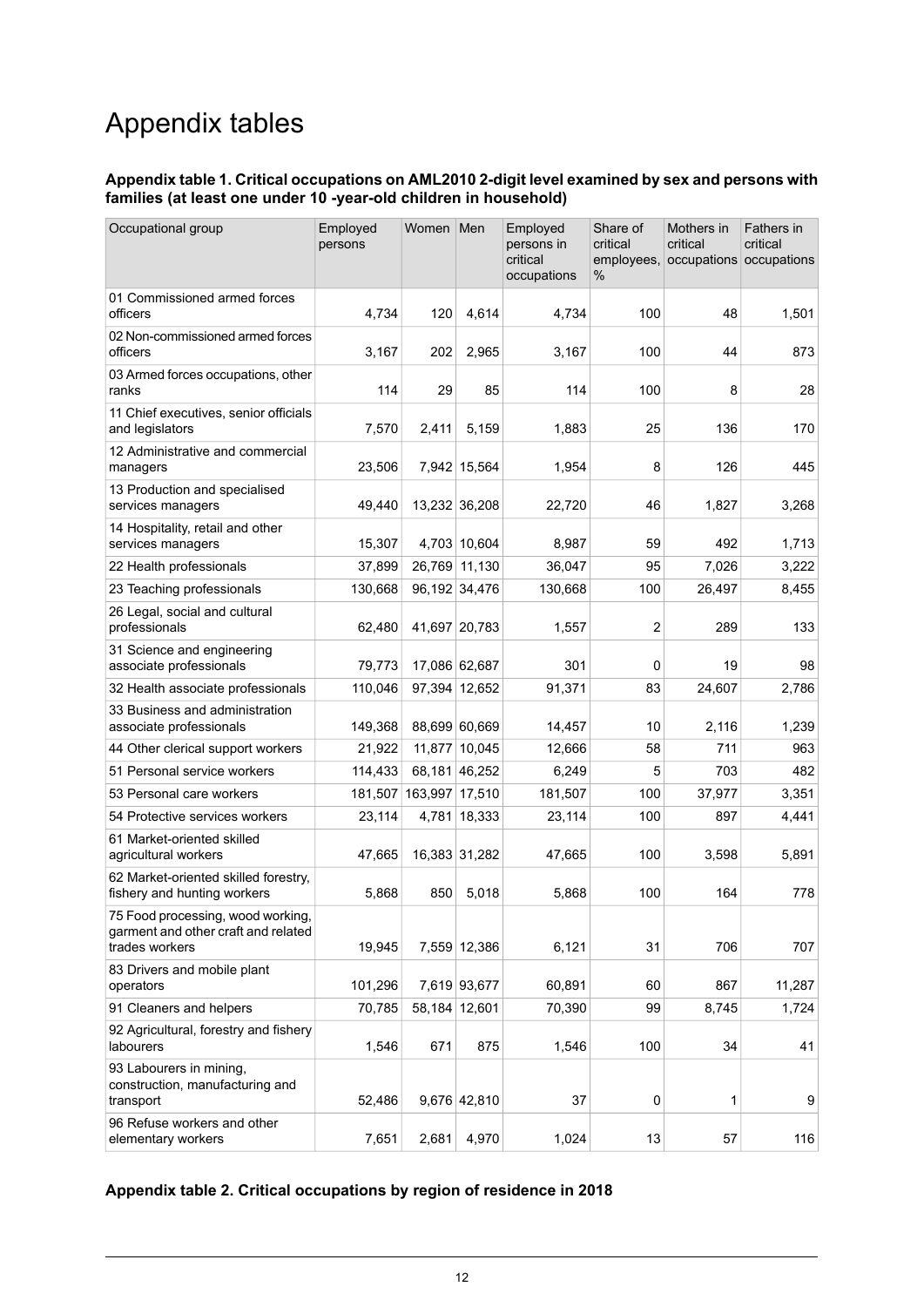| Region of residence    | critical occupations,<br>number | Employed persons in Employed persons in Inhabitants in the<br>the region, number | region, number | Share of critical<br>occupations in<br>employed<br>persons in the<br>region, % | Share of critical<br>occupations in<br>inhabitants in<br>the region, % |
|------------------------|---------------------------------|----------------------------------------------------------------------------------|----------------|--------------------------------------------------------------------------------|------------------------------------------------------------------------|
| Uusimaa                | 204,556                         | 797,737                                                                          | 1,671,024      | 26                                                                             | 12                                                                     |
| Southwest Finland      | 65,324                          | 207,212                                                                          | 478,582        | 32                                                                             | 14                                                                     |
| Satakunta              | 29,322                          | 87,837                                                                           | 218,624        | 33                                                                             | 13                                                                     |
| Kanta-Häme             | 22,858                          | 71,700                                                                           | 171,364        | 32                                                                             | 13                                                                     |
| Pirkanmaa              | 65,748                          | 222,042                                                                          | 515,095        | 30                                                                             | 13                                                                     |
| Päijät-Häme            | 23,651                          | 79,145                                                                           | 200,629        | 30                                                                             | 12                                                                     |
| Kymenlaakso            | 23,350                          | 66,762                                                                           | 173,388        | 35                                                                             | 13                                                                     |
| South Karelia          | 16,359                          | 50,293                                                                           | 128,756        | 33                                                                             | 13                                                                     |
| South Savo             | 20,466                          | 54,725                                                                           | 144,615        | 37                                                                             | 14                                                                     |
| North Savo             | 36,966                          | 98,538                                                                           | 245,602        | 38                                                                             | 15                                                                     |
| North Karelia          | 22,401                          | 61,090                                                                           | 162,240        | 37                                                                             | 14                                                                     |
| <b>Central Finland</b> | 36,727                          | 109,970                                                                          | 275,521        | 33                                                                             | 13                                                                     |
| South Ostrobothnia     | 29,678                          | 77,684                                                                           | 189,715        | 38                                                                             | 16                                                                     |
| Ostrobothnia           | 27,586                          | 79,559                                                                           | 180,794        | 35                                                                             | 15                                                                     |
| Central Ostrobothnia   | 10,938                          | 28,271                                                                           | 68,437         | 39                                                                             | 16                                                                     |
| North Ostrobothnia     | 57,920                          | 166,784                                                                          | 412,161        | 35                                                                             | 14                                                                     |
| Kainuu                 | 10,531                          | 27,836                                                                           | 73,061         | 38                                                                             | 14                                                                     |
| Lapland                | 25,560                          | 71,610                                                                           | 178,522        | 36                                                                             | 14                                                                     |
| Åland                  | 5,097                           | 14,873                                                                           | 29,789         | 34                                                                             | 17                                                                     |